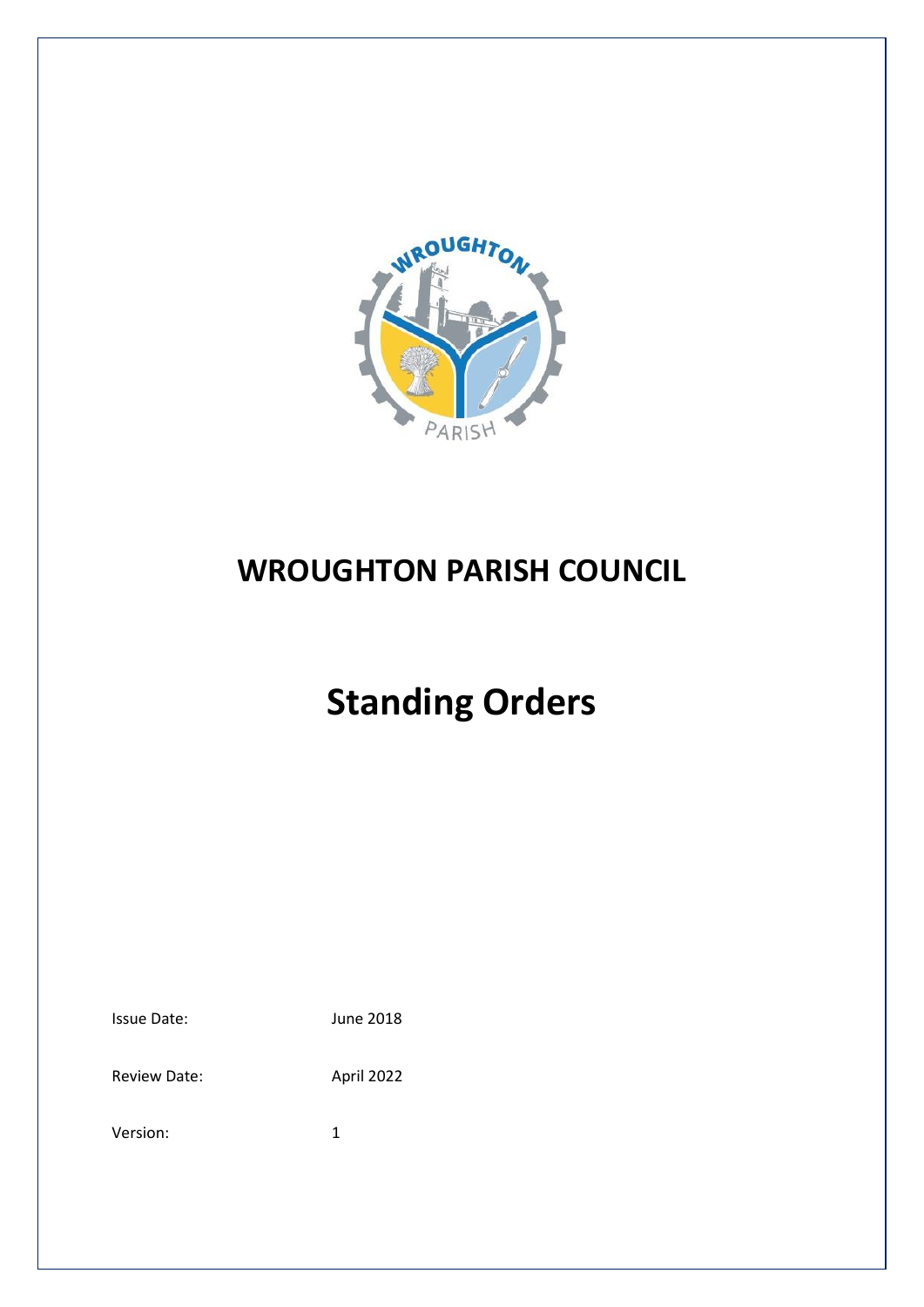# **List of Standing Orders**

| 1. | Rules of debate at meetings                                                         | 3  |
|----|-------------------------------------------------------------------------------------|----|
| 2. | Disorderly conduct at meetings                                                      | 4  |
| З. | Meetings generally                                                                  | 5  |
| 4. | Committees and sub-committees                                                       | 7  |
| 5. | Ordinary council meetings                                                           | 7  |
| 6. | Extraordinary meetings of the council and committees and sub-committees             | 9  |
| 7. | Previous resolutions                                                                | 9  |
| 8. | Voting on appointments                                                              | 9  |
| 9. | Motions for a meeting that require written notice to be given to the Proper Officer | 10 |
|    | 10. Motions at a meeting that do not require written notice                         | 10 |
|    | 11. Handling confidential or sensitive information                                  | 11 |
|    | 12. Minutes                                                                         | 11 |
|    | 13. Code of conduct and dispensations                                               | 11 |
|    | 14. Code of conduct complaints                                                      | 12 |
|    | 15. Proper Officer                                                                  | 13 |
|    | 16. Responsible Financial Officer                                                   | 14 |
|    | 17. Accounts and accounting statements                                              | 14 |
|    | 18. Financial controls and procurement                                              | 15 |
|    | 19. Handling staff matters                                                          | 16 |
|    | 20. Requests for information                                                        | 17 |
|    | 21. Relations with the press/media                                                  | 17 |
|    | 22. Execution and sealing of legal deeds                                            | 17 |
|    | 23. Communicating with District and County or Unitary councillors                   | 17 |
|    | 24. Restrictions on councillor activities                                           | 18 |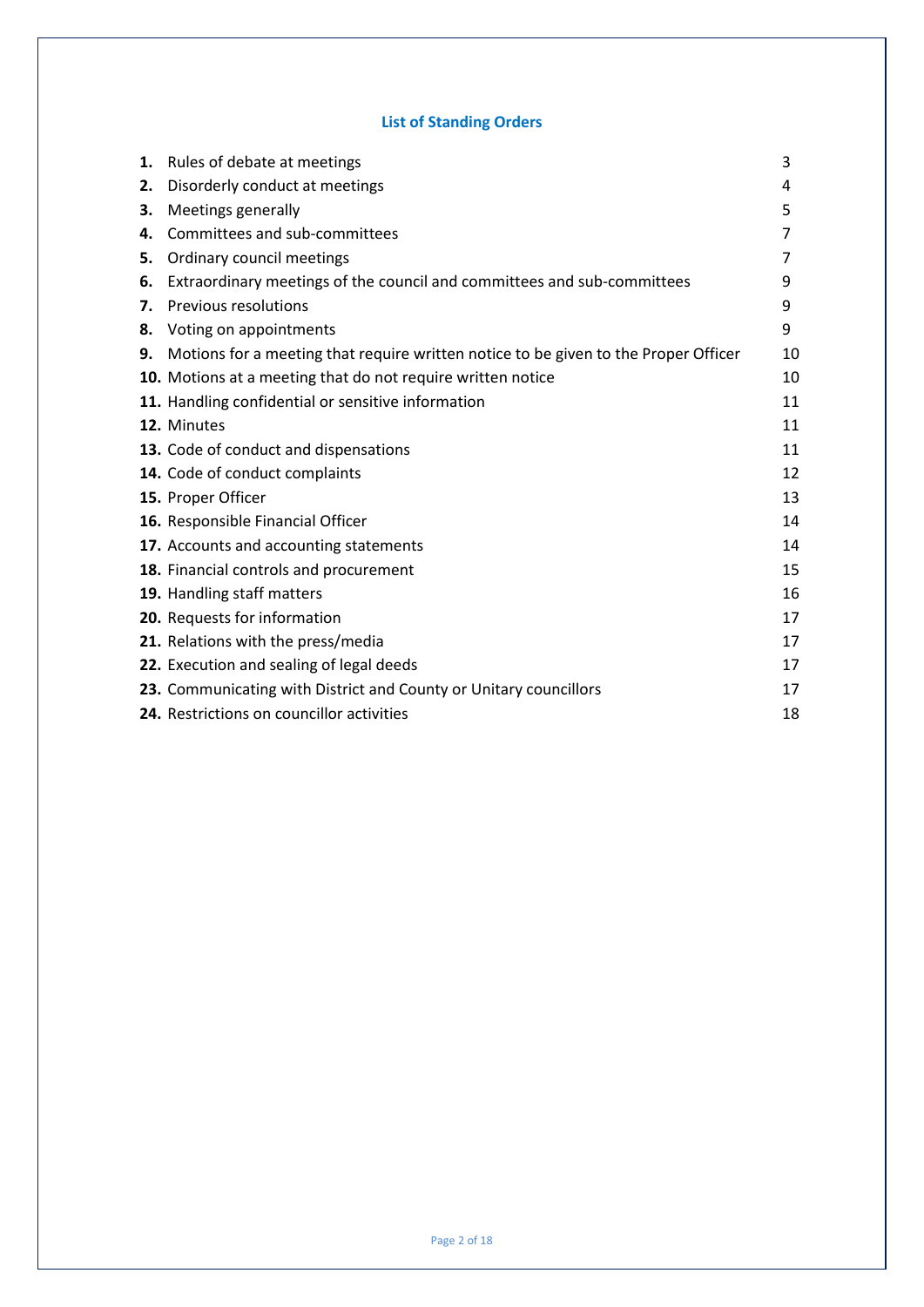#### **1. Rules of Debate at Meetings**

- a) Motions on the agenda shall be considered in the order that they appear unless the order is changed at the discretion of the chair of the meeting.
- b) A motion (including an amendment) shall not be progressed unless it has been moved and seconded.
- c) A motion on the agenda that is not moved by its proposer may be treated by the chair of the meeting as withdrawn.
- d) If a motion (including an amendment) has been seconded, it may be withdrawn by the proposer only with the consent of the seconder and the meeting.
- e) An amendment is a proposal to remove or add words to a motion. It shall not negate the motion.
- f) If an amendment to the original motion is carried, the original motion becomes the substantive motion upon which further amendment(s) may be moved.
- g) An amendment shall not be considered unless early verbal notice of it is given at the meeting and, if requested by the chair of the meeting, is expressed in writing to the chair.
- h) A councillor may move an amendment to his own motion if agreed by the meeting. If a motion has already been seconded, the amendment shall be with the consent of the seconder and the meeting.
- i) If there is more than one amendment to an original or substantive motion, the amendments shall be moved in the order directed by the chair.
- j) Subject to standing order 1(k) below, only one amendment shall be moved and debated at a time, the order of which shall be directed by the chair of the meeting.
- k) One or more amendments may be discussed together if the chair of the meeting considers this expedient but each amendment shall be voted upon separately.
- l) A councillor may not move more than one amendment to an original or substantive motion.
- m) The mover of an amendment has no right of reply at the end of debate on it.
- n) Where a series of amendments to an original motion are carried, the mover of the original motion shall have a right of reply either at the end of debate of the first amendment or at the very end of debate on the final substantive motion immediately before it is put to the vote.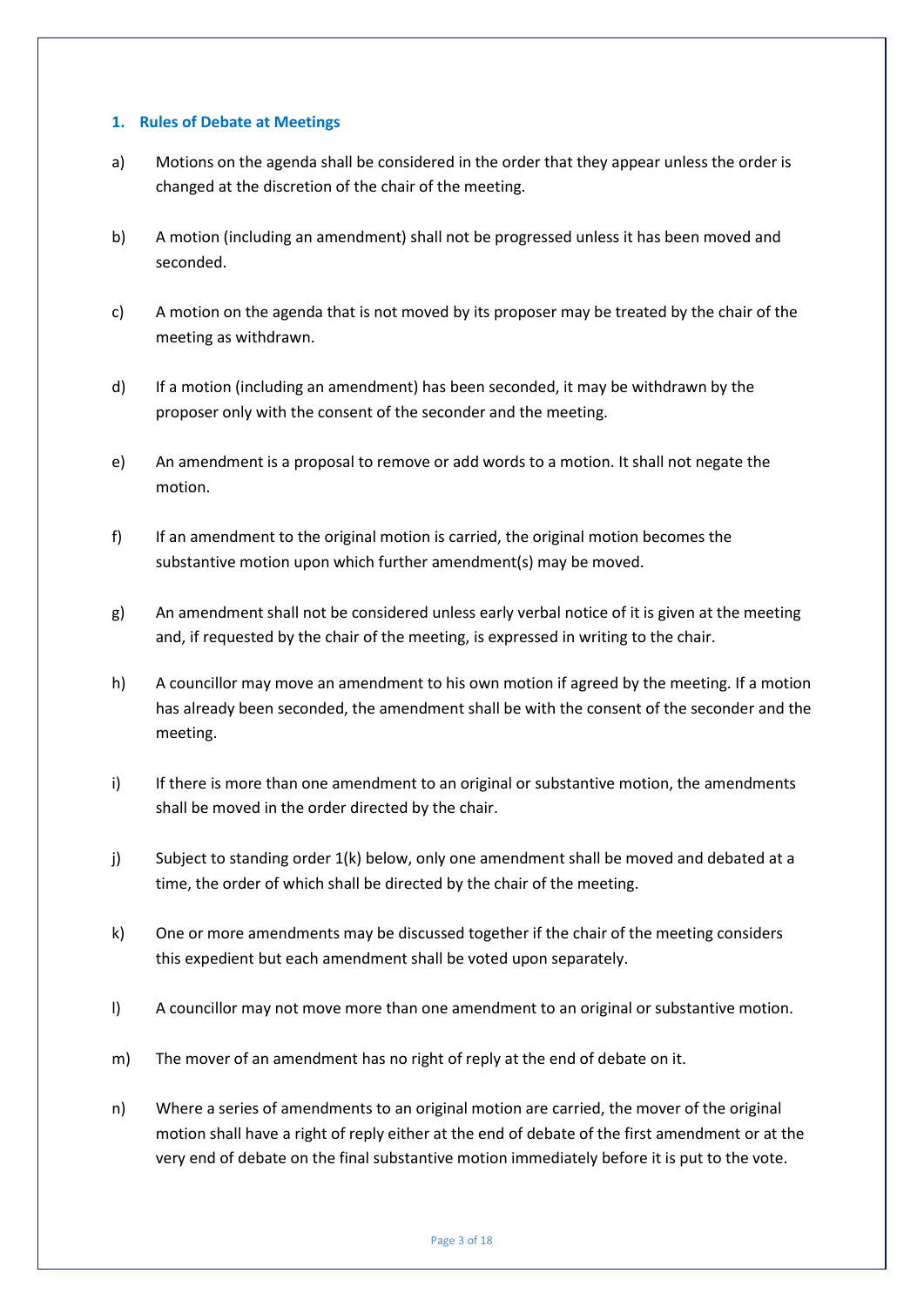- o) Unless permitted by the chair of the meeting, a councillor may speak once in the debate on a motion except:
	- i. to speak on an amendment moved by another councillor;
	- ii. to move or speak on another amendment if the motion has been amended since he last spoke;
	- iii. to make a point of order;
	- iv. to give a personal explanation; or
	- v. in exercise of a right of reply.
- p) During the debate of a motion, a councillor may interrupt only on a point of order or a personal explanation and the councillor who was interrupted shall stop speaking. A councillor raising a point of order shall identify the standing order which he considers has been breached or specify the other irregularity in the proceedings of the meeting he is concerned by.
- q) A point of order shall be decided by the chair of the meeting and his decision shall be final.
- r) When a motion is under debate, no other motion shall be moved except:
	- i. to amend the motion;
	- ii. to proceed to the next business;
	- iii. to adjourn the debate;
	- iv. to put the motion to a vote;
	- v. to ask a person to be no longer heard or to leave the meeting;
	- vi. to refer a motion to a committee or sub-committee for consideration;
	- vii. to exclude the public and press;
	- viii. to adjourn the meeting; or
	- ix. to suspend particular standing order(s) excepting those which reflect mandatory statutory requirements.
- s) Before an original or substantive motion is put to the vote, the chair of the meeting shall be satisfied that the motion has been sufficiently debated and that the mover of the motion under debate has exercised or waived his right of reply.
- t) Excluding motions moved understanding order 1(r) above, the contributions or speeches by a councillor shall relate only to the motion under discussion and shall not exceed 5 minutes without the consent of the chairman of the meeting.

# **2. Disorderly conduct at meetings**

a) No person shall obstruct the transaction of business at a meeting or behave offensively or improperly. If this standing order is ignored, the chair of the meeting shall request such person(s) to moderate or improve their conduct.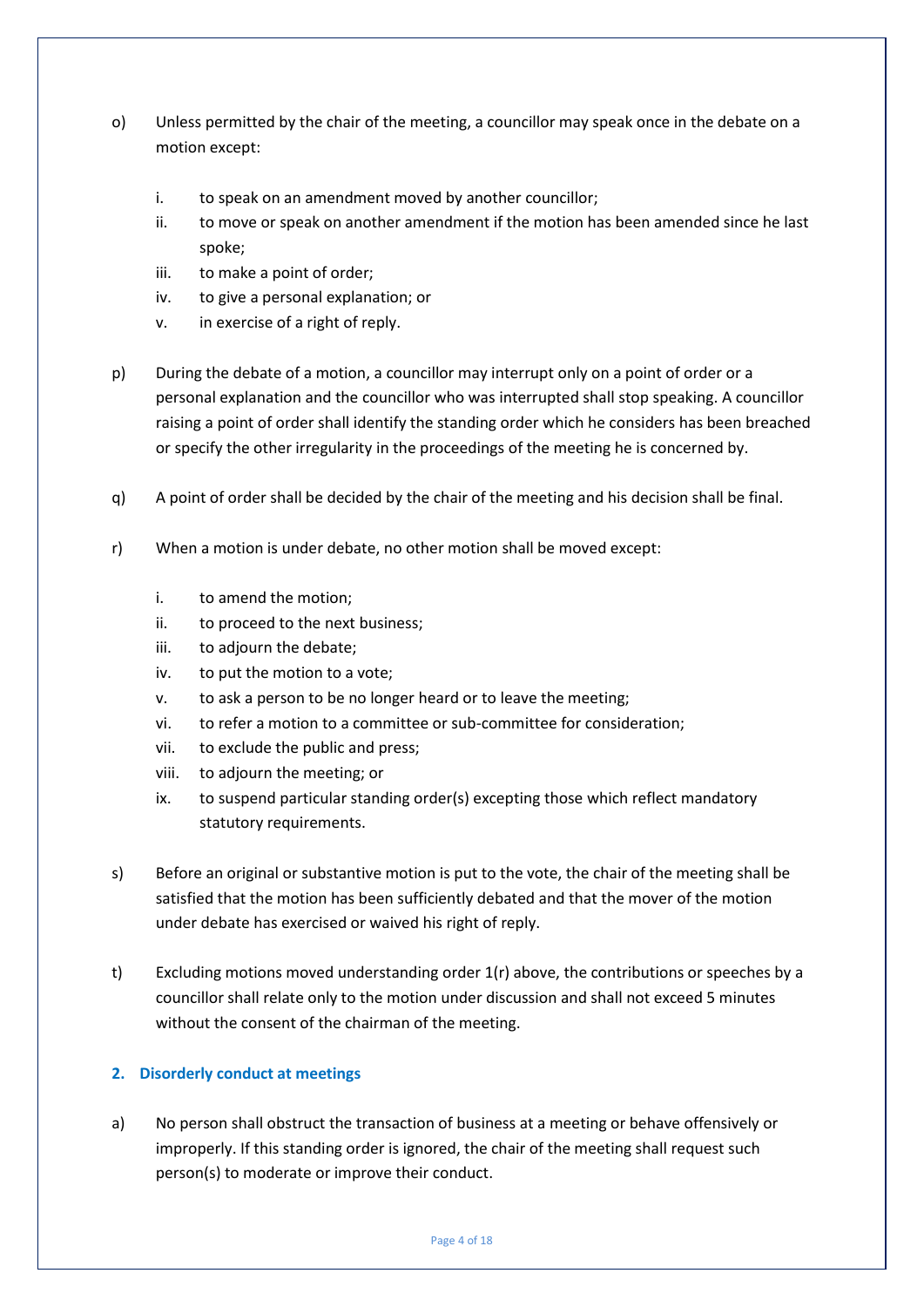- b) If person(s) disregard the request of the chair of the meeting to moderate or improve their conduct, any councillor or the chair of the meeting may move that the person be no longer heard or excluded from the meeting. The motion, if seconded, shall be put to the vote without discussion.
- c) If a resolution made under standing order  $2(b)$  above is ignored, the chair of the meeting may take further reasonable steps to restore order or to progress the meeting. This may include temporarily suspending or closing the meeting.

# **3. Meetings Generally**

- a) Meetings shall not take place in premises which at the time of the meeting are used for the supply of alcohol, unless no other premises are available free of charge or at a reasonable cost.
- b) The minimum three clear days for notice of a meeting does not include the day on which notice was issued, the day of the meeting, a Sunday, a day of the Christmas break, a day of the Easter break or of a bank holiday or a day appointed for public thanksgiving or mourning.
- c) The minimum three clear days' public notice for a meeting does not include the day on which the notice was issued or the day of the meeting unless the meeting is convened at shorter notice.
- d) Meetings shall be open to the public unless their presence is prejudicial to the public interest by reason of the confidential nature of the business to be transacted or for other special reasons. The public's exclusion from part or all of a meeting shall be by a resolution which shall give reasons for the public's exclusion.
- e) Members of the public may make representations, answer questions and give evidence at a meeting which they are entitled to attend in respect of the business on the agenda.
- f) The period of time designated for public participation at a meeting in accordance with standing order 3(e) above shall not exceed 10 minutes unless directed by the chair of the meeting.
- g) In accordance with standing order 3(e) above, a question shall not require a response at the meeting nor start a debate on the question. The chair of the meeting may direct that a written or oral response be given.
- h) A person who speaks at a meeting shall direct his comments to the chair of the meeting.
- i) Only one person is permitted to speak at a time. If more than one person wants to speak, the chair of the meeting shall direct the order of speaking.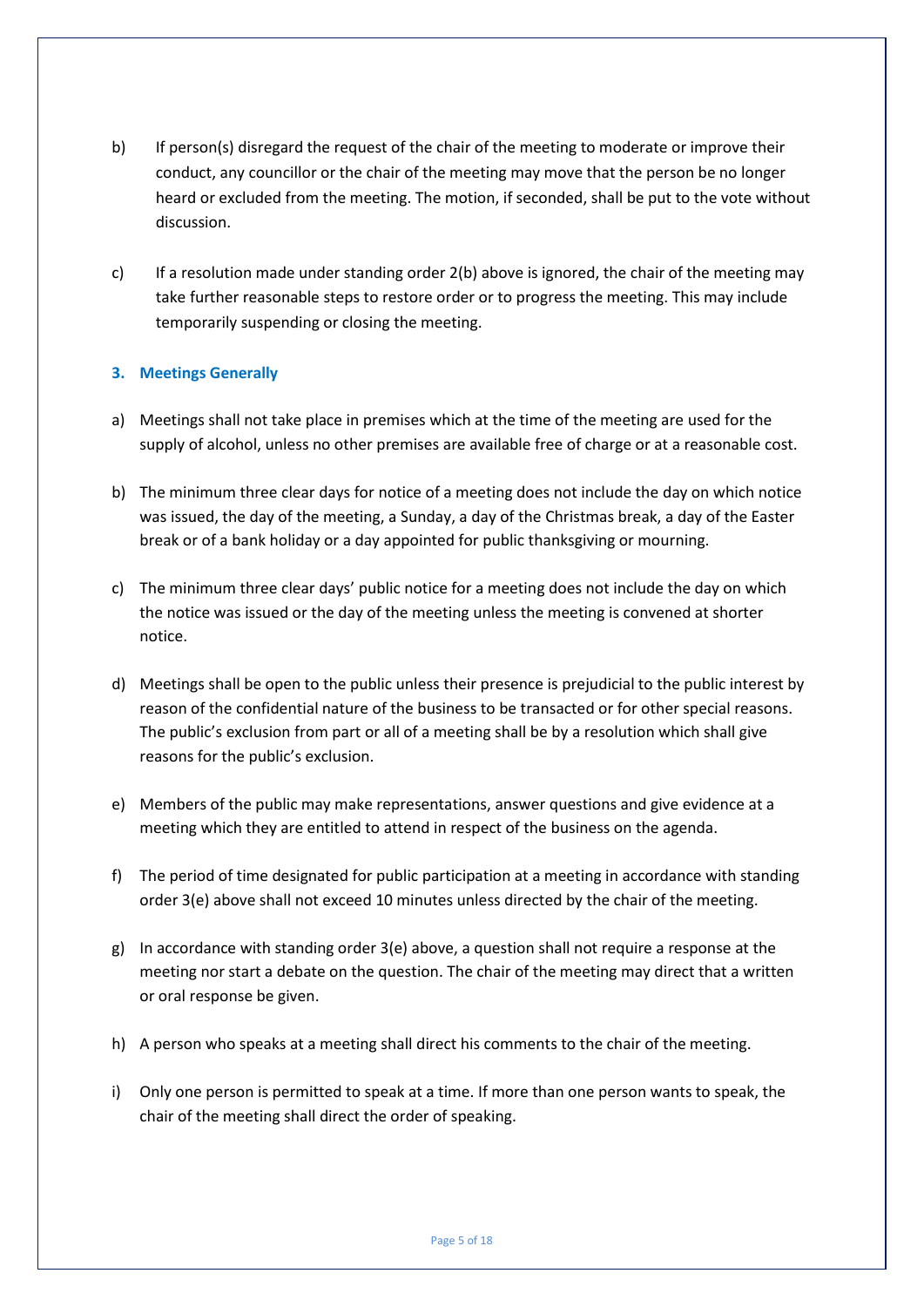- j) In Accordance with the Openness of Local Government Bodies Regulations 2014 a person may not orally report or comment about a meeting as it takes place but otherwise may:
	- i. film, photograph or make an audio recording of a meeting:
	- ii. use any other means for enabling persons not present to see or hear proceedings at a meeting as it takes place or later;
	- iii. report or comment on the proceedings in writing during or after a meeting or orally report or comment after the meeting.
- k) The press shall be provided with reasonable facilities for the taking of their report of all or part of a meeting at which they are entitled to be present.
- l) Subject to standing orders which indicate otherwise, anything authorised or required to be done by, to or before the Chair of the Council may in his absence be done by, to or before the Vice-Chair of the Council (if any).
- m) The Chair, if present, shall preside at a meeting. If the Chair is absent from a meeting, the Vice-Chair, if present, shall preside. If both the Chair and the Vice-Chair are absent from a meeting, a councillor as chosen by the councillors present at the meeting shall preside at the meeting.
- n) Subject to a meeting being quorate, all questions at a meeting shall be decided by a majority of the councillors or councillors with voting rights present and voting.
- o) The chair of a meeting may give an original vote on any matter put to the vote, and in the case of an equality of votes may exercise his casting vote whether or not he gave an original vote. *See standing orders 5(h) and (i) below for the different rules that apply in the election of the Chair of the Council at the annual meeting of the council.*
- p) Voting on a question shall be by a show of hands unless at least 2 members request in writing in advance of the meeting a signed ballot. At the request of a councillor, the voting on any question shall be recorded so as to show whether each councillor present and voting gave his vote for or against that question. Such a request shall be made before moving on to the next item of business on the agenda.
- q) The minutes of a meeting shall include an accurate record of the following:
	- i. the time and place of the meeting;
	- ii. the names of councillors present and absent;
	- iii. interests that have been declared by councillors and non-councillors with voting rights;
	- iv. whether a councillor or non-councillor with voting rights left the meeting when matters that they held interests in were being considered;
	- v. if there was a public participation session; and
	- vi. the resolution made;
- vii. a motion moved but not carried.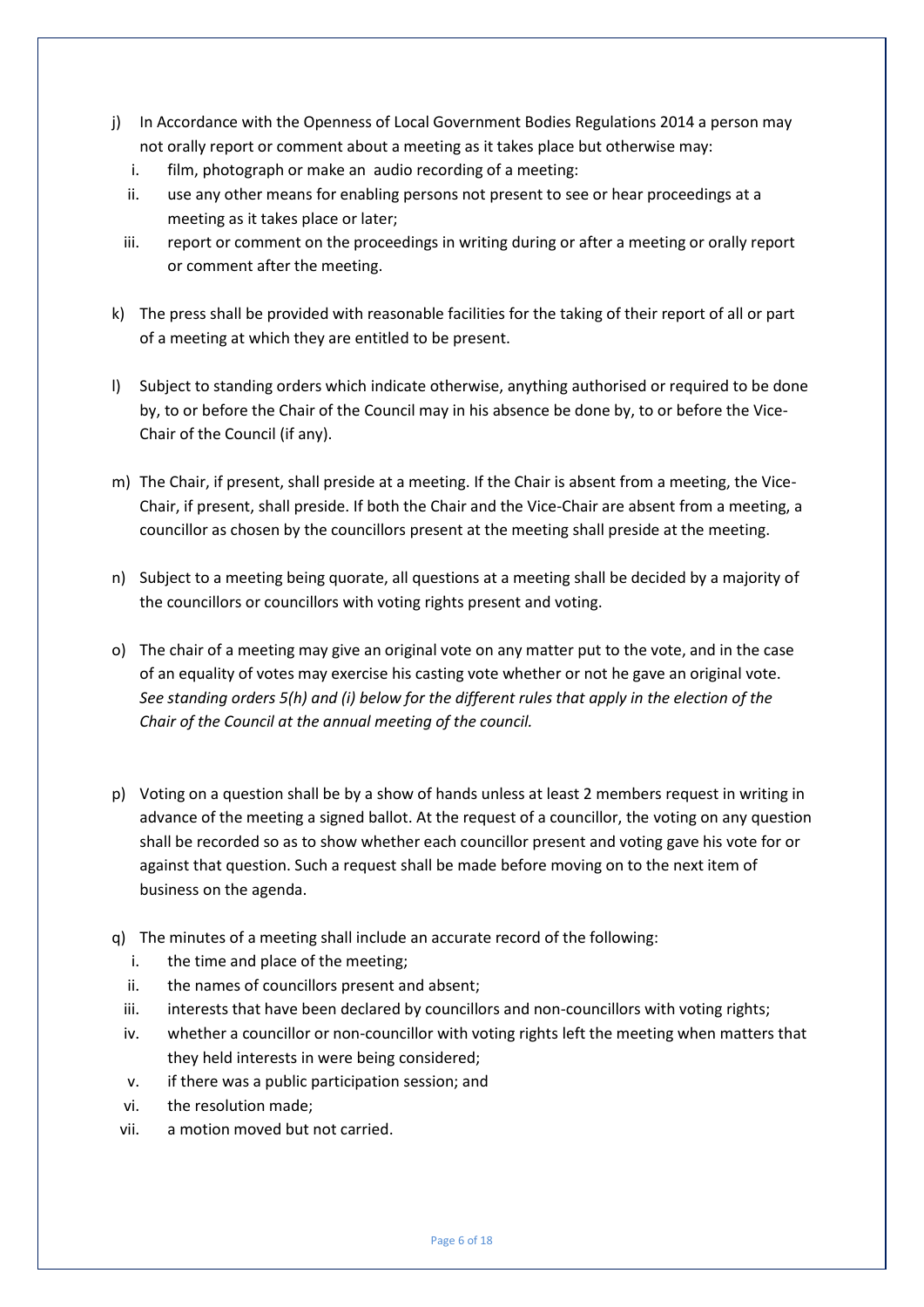- r) A councillor or a non-councillor with voting rights who has a disclosable pecuniary interest or another interest as set out in the council's code of conduct in a matter being considered at a meeting is subject to statutory limitations or restrictions under the code on his right to participate and vote on that matter.
- s) No business may be transacted at a meeting unless at least one-half of the whole number of members of the council are present and in no case shall the quorum of a meeting be less than eight.

*See standing order 4c(vi) below for the quorum of a committee or sub-committee meeting.* 

- t) If a meeting is or becomes inquorate no business shall be transacted and the meeting shall be closed. The business on the agenda for the meeting shall be adjourned to another meeting.
- u) A meeting shall not exceed a period of 2.5 hours.

# **4. Committees and sub-committees**

- a) **The council may appoint a sub-committee (working party) whose terms of reference and members shall be determined by the council.**
- b) **The members of a sub-committee (working party) may include non-councillors unless it is a committee which regulates and controls the finances of the council.**
- c) The council may appoint standing committees or other committees as may be necessary, and:
	- i. shall determine their terms of reference;
	- ii. shall determine the number and time of the ordinary meetings of a standing committee up until the date of the next annual meeting of full council;
	- iii. shall permit a committee, other than in respect of the ordinary meetings of a committee, to determine the number and time of its meetings;
	- iv. shall, subject to standing orders 4(b) above, appoint and determine the terms of office of members of such a committee;
	- v. shall determine the chair and vice-chair of the committee;
	- vi. shall determine the place, notice requirements and quorum for a meeting of a committee which shall be no less than half the members of the committee;
- vii. may dissolve a committee.

# **5. Ordinary council meetings**

- a) **In an election year, the annual meeting of the council shall be held on or within 14 days following the day on which the new councillors elected take office.**
- b) **In a year which is not an election year, the annual meeting of a council shall be held on such day in May as the council may direct.**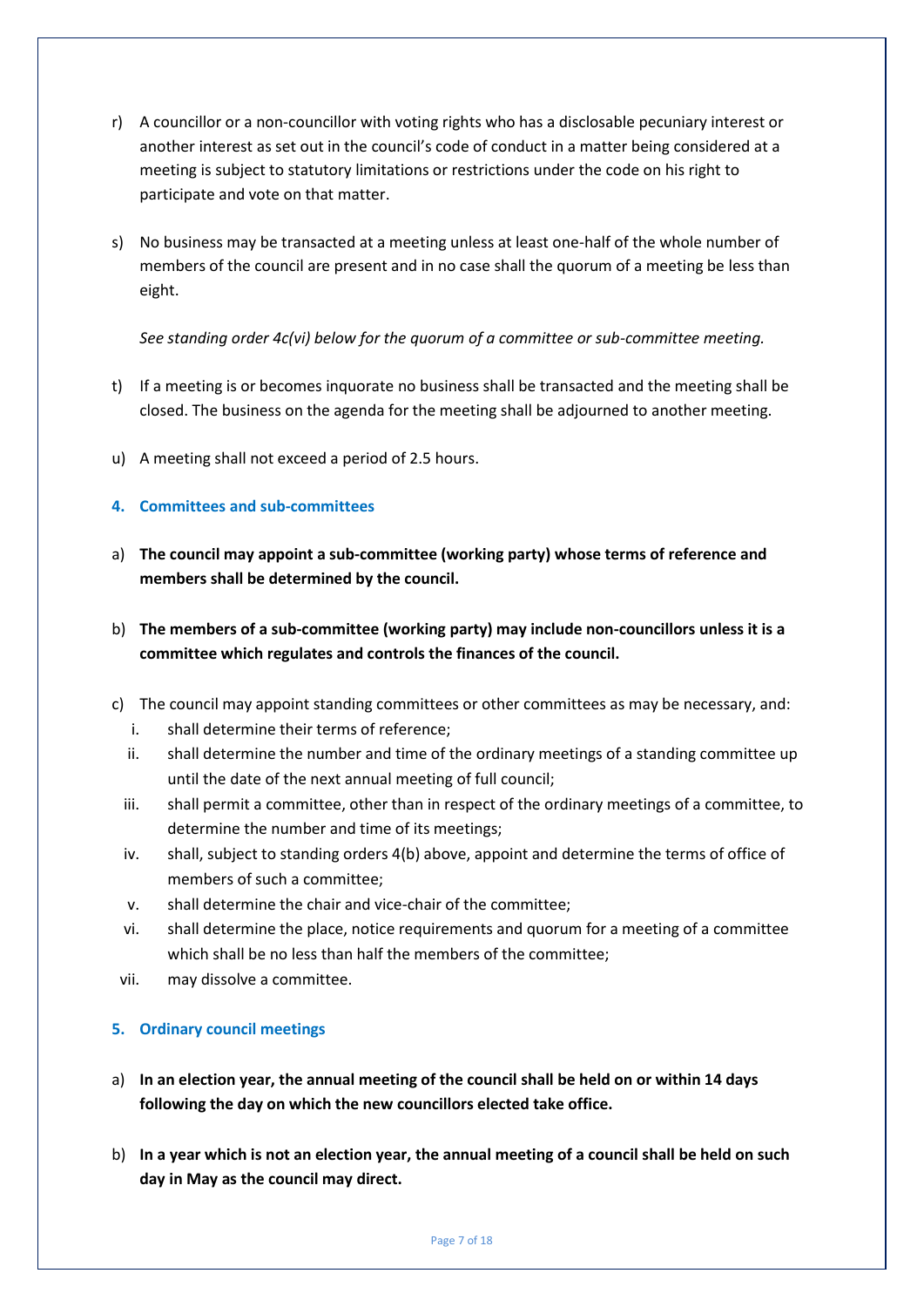- c) **If no other time is fixed, the annual meeting of the council shall take place at 6pm.**
- d) **In addition to the annual meeting of the council, at least three other ordinary meetings shall be held in each year on such dates and times as the council directs.**
- e) **The first business conducted at the annual meeting of the council shall be the election of the Chair and Vice-Chair (if any) of the Council.**
- f) **The Chair of the Council, unless he has resigned or becomes disqualified, shall continue in office and preside at the annual meeting until his successor is elected at the next annual meeting of the council.**
- g) **The Vice-Chair of the Council, if any, unless he resigns or becomes disqualified, shall hold office until immediately after the election of the Chair of the Council at the next annual meeting of the council.**
- h) **In an election year, if the current Chair of the Council has not been re-elected as a member of the council, they shall preside at the meeting until a successor Chair of the Council has been elected. The current Chair of the Council shall not have an original vote in respect of the election of the new Chair of the Council but must give a casting vote in the case of an equality of votes.**
- i) **In an election year, if the current Chair of the Council has been re-elected as a member of the council, he shall preside at the meeting until a new Chair of the Council has been elected. He may exercise an original vote in respect of the election of the new Chair of the Council and must give a casting vote in the case of an equality of votes.**
- j) Following the election of the Chair of the Council and Vice-Chair (if any) of the Council at the annual meeting of the council, the business of the annual meeting shall include:
	- i. **In an election year, delivery by the Chair of the Council and councillors of their acceptance of office forms unless the council resolves for this to be done at a later date**. **In a year which is not an election year, delivery by the Chair of the Council of his acceptance of office form unless the council resolves for this to be done at a later date;**
	- ii. Confirmation of the accuracy of the minutes of the last meeting of the council;
	- iii. Receipt of the minutes of the last meeting of a committee;
	- iv. Consideration of the recommendations made by a committee;
	- v. Review of delegation arrangements to committees, sub-committees (working parties);
	- vi. Review of the terms of reference for committees;
	- vii. Appointment of members to existing committees;
	- viii. Appointment of any new committees in accordance with standing order 4 above;
	- ix. Appointment of the chair and vice-chair of committees;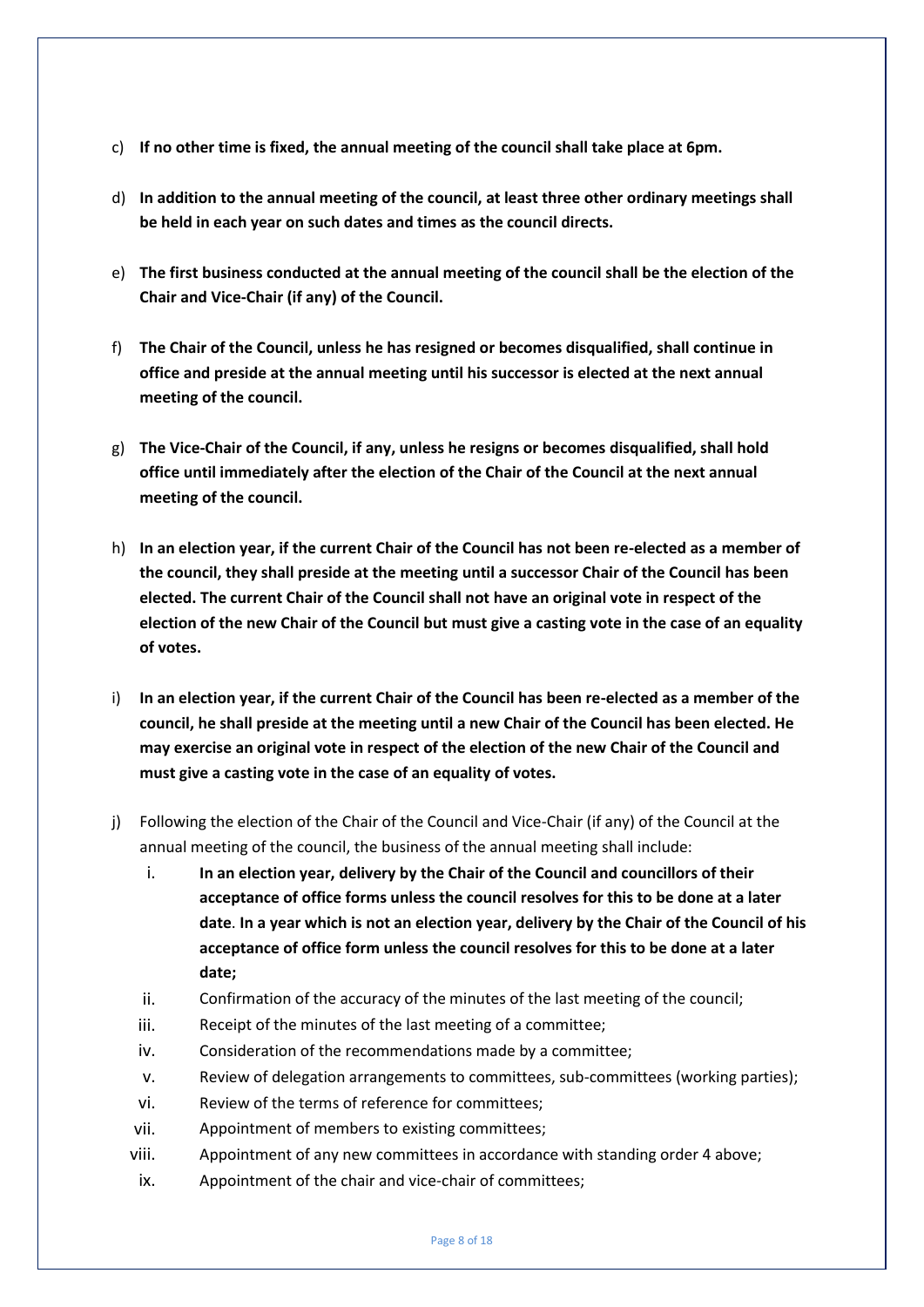- x. Review and adoption of appropriate standing orders and financial regulations;
- xi. Review of representation on or work with external bodies and arrangements for reporting back;
- xii. In an election year, to make arrangements with a view to the council becoming eligible to exercise the general power of competence in the future;
- xiii. Review of inventory of land and assets including buildings and office equipment;
- xiv. Confirmation of arrangements for insurance cover in respect of all insured risks;
- xv. Review of the council's and/or staff subscriptions to other bodies;
- xvi. Review of the council's complaints procedure;
- xvii. Review of the council's procedures for handling requests made under the Freedom of Information Act 2000 and current data protection laws;
- xviii. Review of the council's policy for dealing with the press/media.

# **6. Extraordinary meeting of the council and committees and sub-committees**

- a) **The Chair of the Council may convene an extraordinary meeting of the council at any time.**
- b) **If the Chair of the Council does not or refuses to call an extraordinary meeting of the council within seven days of having been requested in writing to do so by two councillors, any two councillors may convene an extraordinary meeting of the council. The public notice giving the time, place and agenda for such a meeting must be signed by the two councillors.**

#### **7. Previous resolutions**

- a) A resolution shall not be reversed within six months except either by a special motion, which requires written notice by at least 10 councillors to be given to the Proper Officer in accordance with standing order 9 below.
- b) When a motion moved pursuant to standing order 7(a) above has been disposed of, no similar motion may be moved within a further six months.

#### **8. Voting on appointments**

a) Where more than two persons have been nominated for a position to be filled by the council and none of those persons has received an absolute majority of votes in their favour, the name of the person having the least number of votes shall be struck off the list and a fresh vote taken. This process shall continue until a majority of votes is given in favour of one person. A tie in votes may be settled by the casting vote exercisable by the chair of the meeting.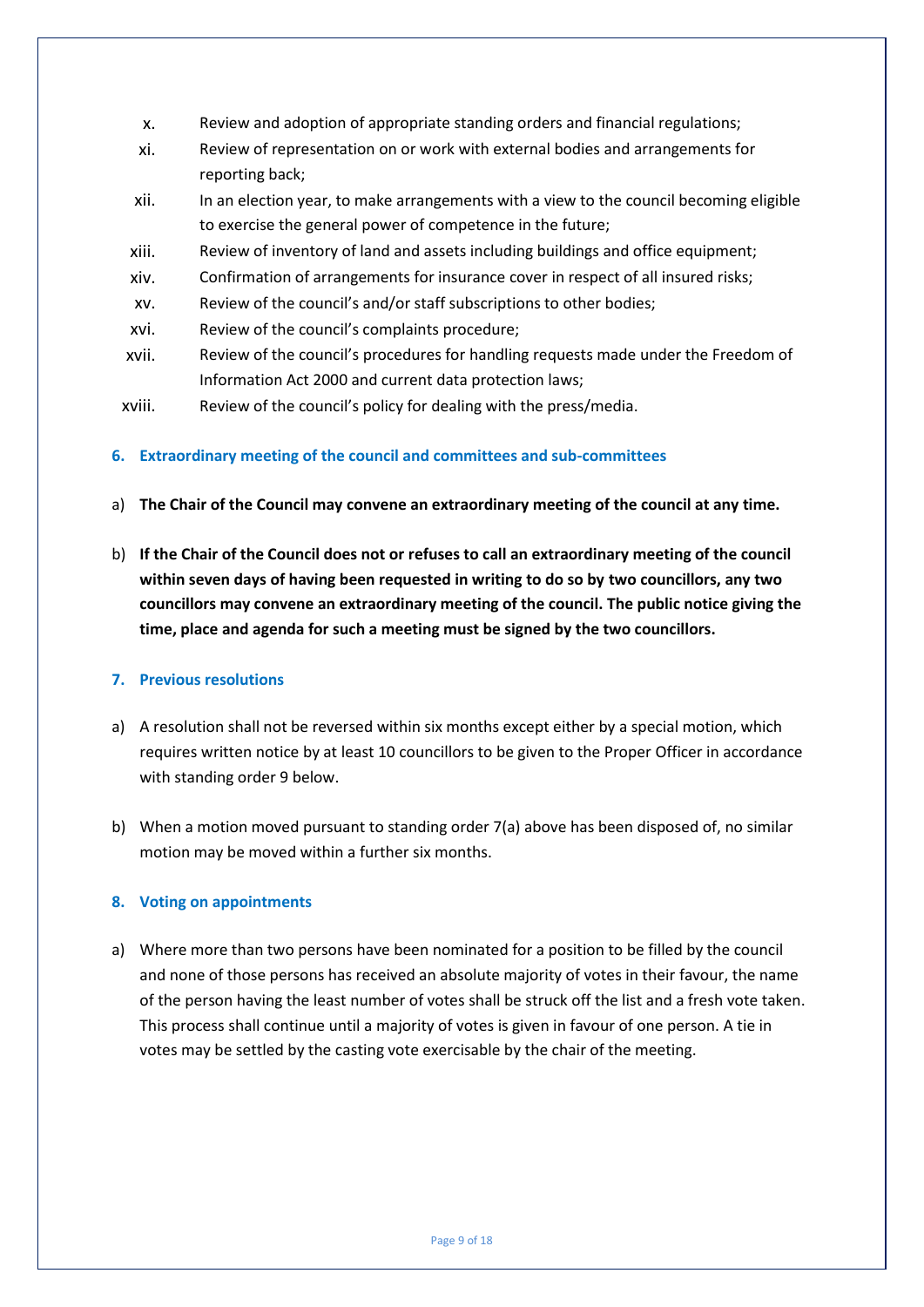# **9. Motions for a meeting that require written notice to be given to the Proper Officer**

- a) A motion shall relate to the responsibilities of the meeting which it is tabled for and in any event shall relate to the performance of the council's statutory functions, powers and obligations or an issue which specifically affects the council's area or its residents.
- b) No motion may be moved at a meeting unless it is on the agenda and the mover has given written notice of its wording to the Proper Officer at least 5 working days before the meeting.
- c) The Proper Officer may, before including a motion on the agenda received in accordance with standing order 9(b) above, correct obvious grammatical or typographical errors in the wording of the motion.
- d) If the Proper Officer considers the wording of a motion received in accordance with standing order 9(b) above is not clear in meaning, the motion shall be rejected until the mover of the motion resubmits it in writing to the Proper Officer so that it can be understood at least 5 working days before the meeting.
- e) If the wording or subject of a proposed motion is considered improper, the Proper Officer shall consult with the chairman of the forthcoming meeting or, as the case may be, the councillors who have convened the meeting, to consider whether the motion shall be included in the agenda or rejected.
- f) Subject to standing order 9(e) above, the decision of the Proper Officer as to whether or not to include the motion on the agenda shall be final.

#### **10. Motions at a meeting that do not require written notice**

- a) The following motions may be moved at a meeting without written notice to the Proper Officer;
	- i. to correct an inaccuracy in the draft minutes of a meeting;
	- ii. to move to a vote;
	- iii. to defer consideration of a motion;
	- iv. to refer a motion to a particular committee or sub-committee;
	- v. to appoint a person to preside at a meeting;
	- vi. to change the order of business on the agenda;
	- vii. to proceed to the next business on the agenda;
	- viii. to require or adopt a written report;
	- ix. to appoint a committee or sub-committee and their members;
	- x. to extend the time limits for speaking;
	- xi. to exclude the press and public from a meeting in respect of confidential or sensitive information which is prejudicial to the public interest;
	- xii. to not hear further from a councillor or a member of the public;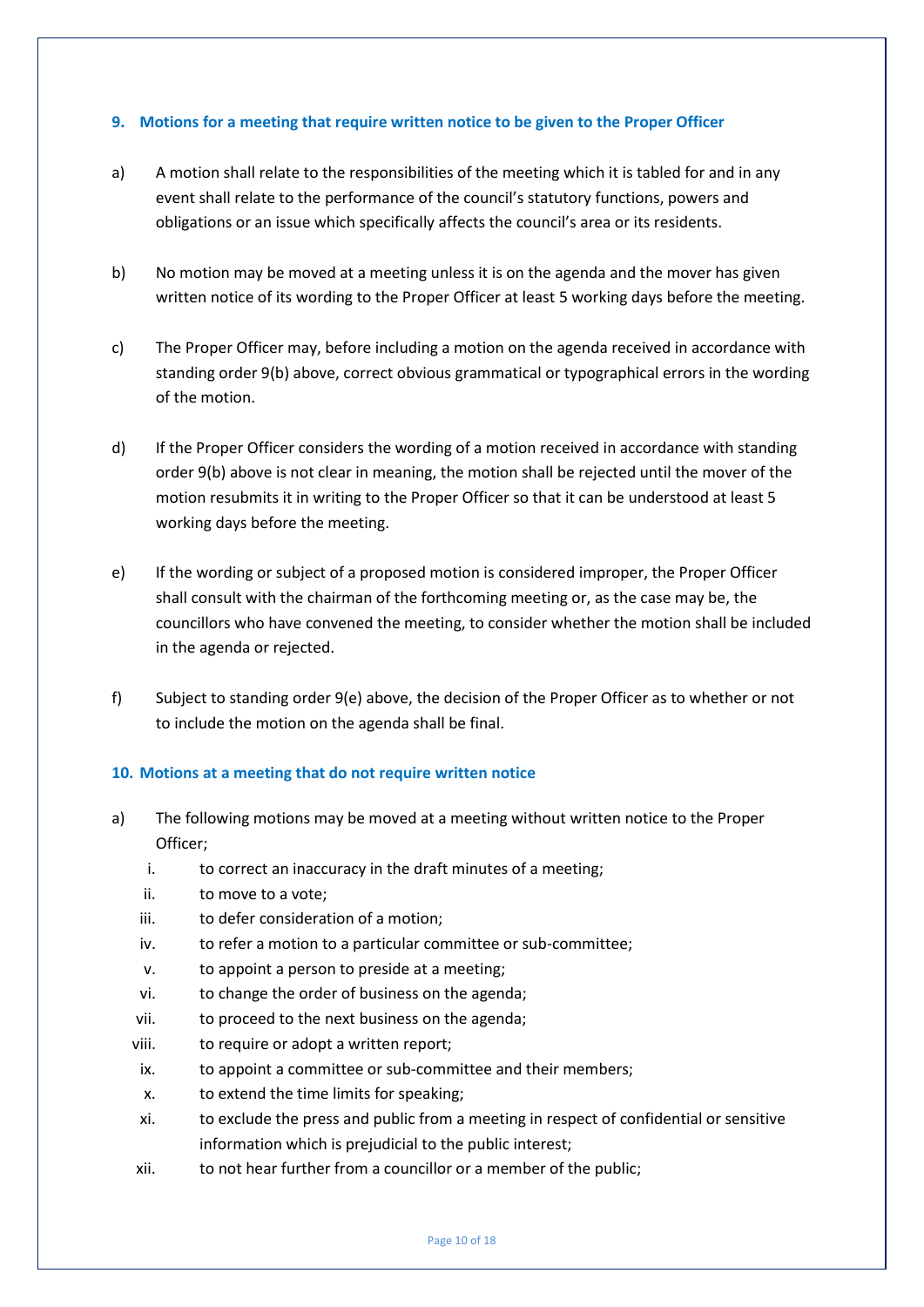- xiii. to exclude a councillor or member of the public for disorderly conduct;
- xiv. to temporarily suspend the meeting;
- xv. to suspend a particular standing order (unless it reflects mandatory statutory requirements);
- xvi. to adjourn the meeting;
- xvii. to close a meeting;
- xviii. to challenge or remove the chair from chairing the meeting.

# **11. Handling confidential or sensitive information**

- a) The agenda, papers that support the agenda and the minutes of a meeting shall not disclose confidential information.
- b) No member of the council shall disclose to any person, not a member of the council any business declared to be confidential by the council, committee or sub-committee (working party).
- c) Any member in breach of the provision of paragraph 11(b) shall be subject to the council's code of conduct.

#### **12. Minutes**

- a) If the draft minutes of a preceding meeting have been served on councillors with the agenda to attend the meeting at which they are due to be approved for accuracy, they shall be taken as read.
- b) There shall be no discussion about the draft minutes of a preceding meeting except in relation to their accuracy. A motion to correct an inaccuracy in the draft minutes shall be moved in accordance with standing order 10(a)(i) above.
- c) The accuracy of draft minutes, including any amendment(s) made to them, shall be confirmed by resolution and shall be signed by the chair of the meeting and stand as an accurate record of the meeting to which the minutes relate.

# *13.* **Code of conduct and dispensations**

*See also standing order 3(r) above.* 

- a) All councillors shall observe the code of conduct adopted by the council.
- b) Unless he has been granted a dispensation, a councillor shall withdraw from a meeting when it is considering a matter in which he has a disclosable pecuniary interest. He may return to the meeting after it has considered the matter in which he had the interest.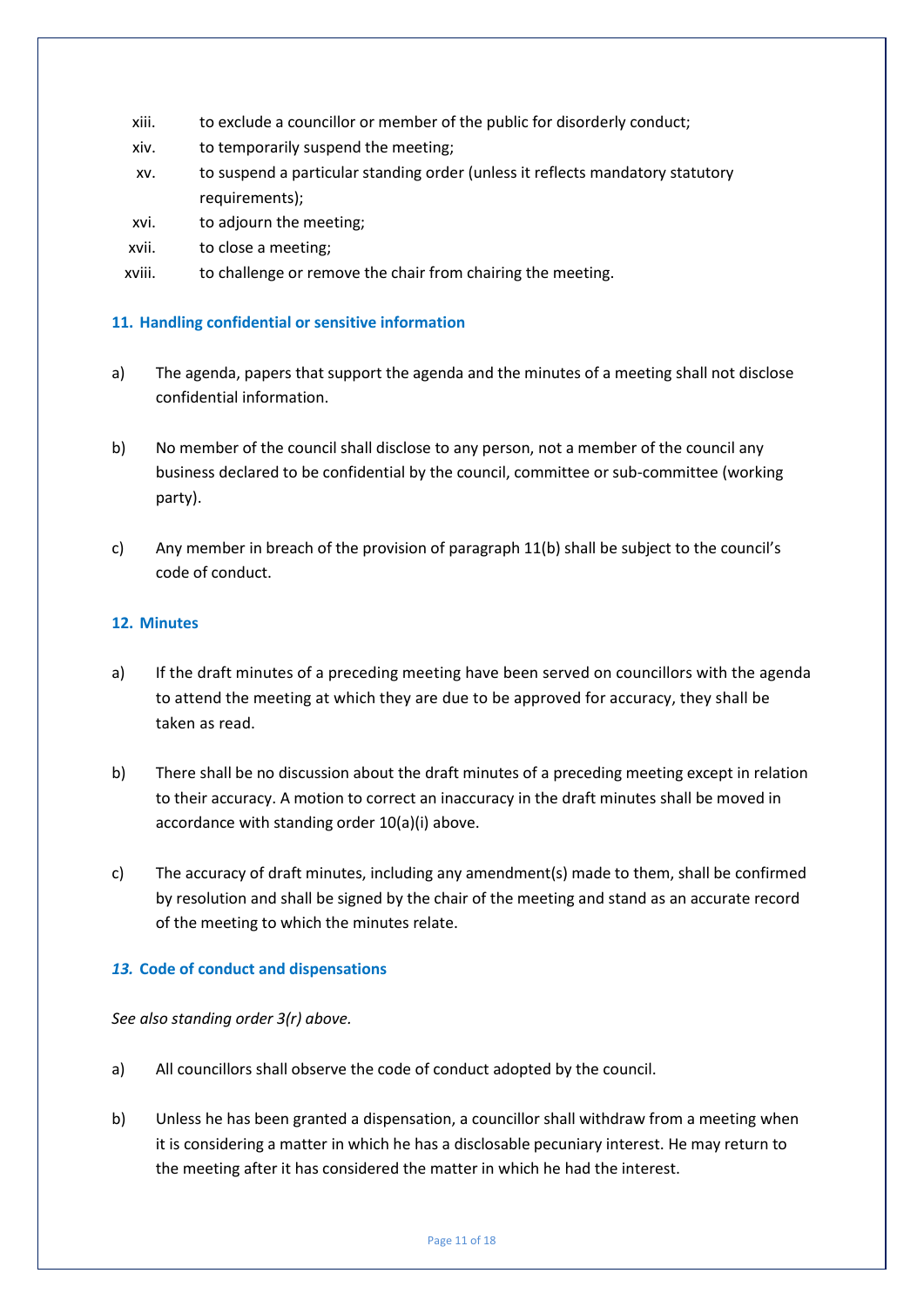- c) Unless he has been granted a dispensation, a councillor shall withdraw from a meeting when it is considering a matter in which he has another interest if so required by the council's code of conduct. He may return to the meeting after it has considered the matter in which he had the interest.
- d) **Dispensation requests shall be in writing and submitted to the Proper Officer** as soon as possible before the meeting.
- e) A decision as to whether to grant a dispensation shall be made by the Proper Officer.
- f) A dispensation request shall confirm:
	- i. the description and the nature of the disclosable pecuniary interest or other interest to which the request for the dispensation relates;
	- ii. whether the dispensation is required to participate at a meeting in a discussion only or a discussion and a vote;
	- iii. the date of the meeting or the period (not exceeding four years) for which the dispensation is sought; and
	- iv. an explanation as to why the dispensation is sought.
- g Subject to standing orders 13(d) and (f) above, dispensations requests shall be considered by the Proper Officer before the meeting.
- **h A dispensation may be granted in accordance with standing order 13(e) above if having regard to all relevant circumstances the following applies:**
	- **a. without the dispensation the number of persons prohibited from participating in the particular business would be so great a proportion of the meeting transacting the business as to impede the transaction of the business or**
	- **b. granting the dispensation is in the interests of persons living in the council's area or**
	- **c. it is otherwise appropriate to grant a dispensation.**

# **14. Code of conduct complaints**

- a) Upon notification by the Borough Council that it is dealing with a complaint that a councillor has breached the council's code of conduct, the Proper Officer shall, subject to standing order 11 above, report this to the council.
- b) Where the notification in standing order 14(a) above relates to a complaint made by the Proper Officer, the Proper Officer shall notify the Chair of Council of this fact, and the Chair shall nominate another staff member to assume the duties of the Proper Officer in relation to the complaint until it has been determined and the council has agreed what action, if any, to take in accordance with standing order 14(d) below].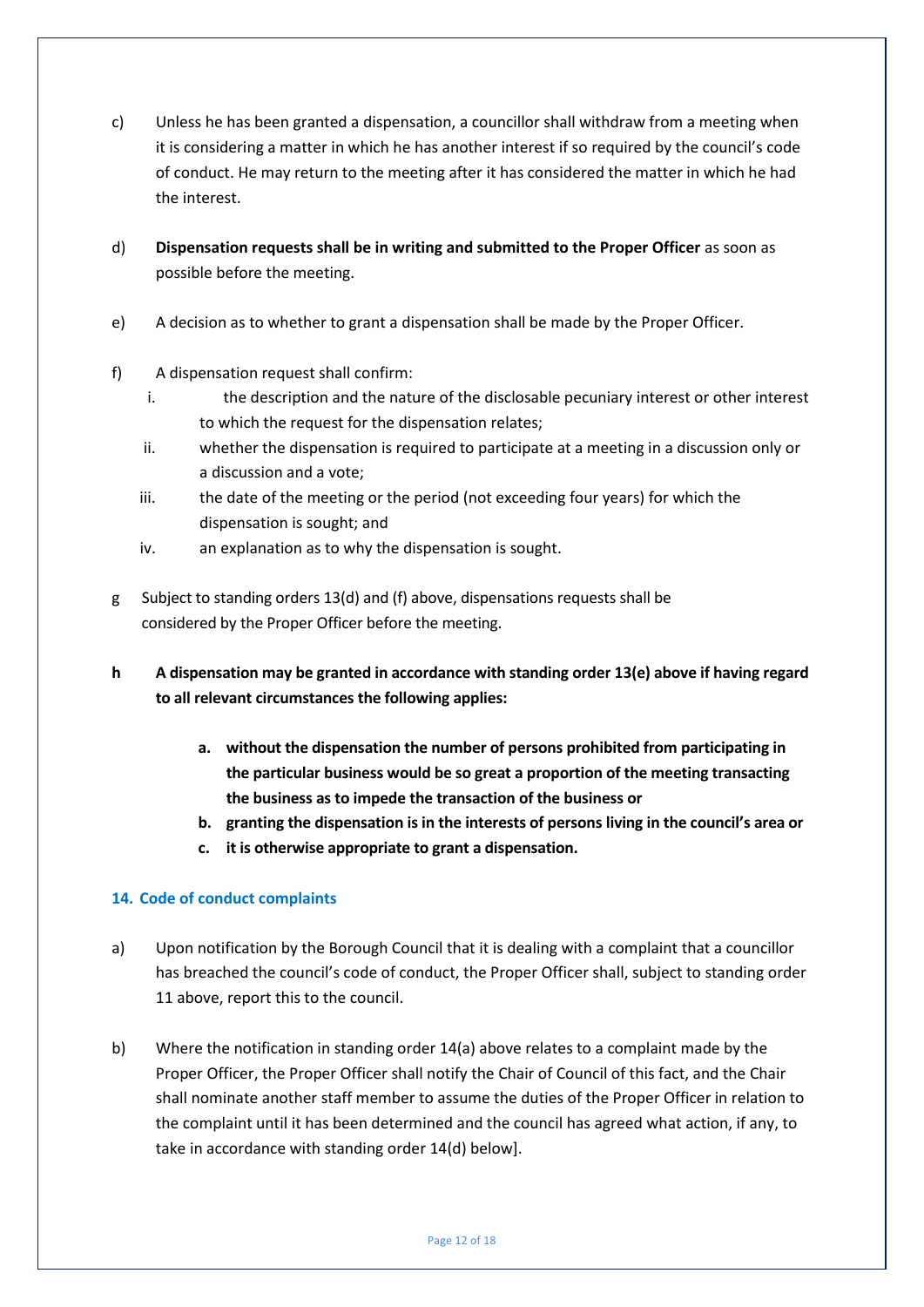- c) The council may:
	- i. provide information or evidence where such disclosure is necessary to progress an investigation of the complaint or is required by law;
	- ii. seek information relevant to the complaint from the person or body with statutory responsibility for investigation of the matter;
- d) **Upon notification by the District or Unitary Council that a councillor has breached the council's code of conduct, the council shall consider what, if any, action to take against him. Such action excludes disqualification or suspension from office.**

# **15. Proper Officer**

- a) The Proper Officer shall be either (i) the clerk or (ii) other staff member(s) nominated by the council to undertake the work of the Proper Officer when the Proper Officer is absent.
- b) The Proper Officer shall:
	- i. **at least three clear days before a meeting of the council or a committee serve on councillors by appropriate method being:**
		- **1) by delivery or post at their usual place of residence or**
		- **2) where a member has given written consent transmitted in electronic form to a particular electronic address an authenicated summons confirming the time, place and the agenda. Authenicated means signed or otherwise authenticated in such a manner as the Proper Officer thinks fit;**
	- ii. **give public notice of the time, place and agenda at least three clear days before a meeting of the council or a meeting of a committee (provided that the public notice with agenda of an extraordinary meeting of the council convened by councillors is signed by them);**

*See standing order 3(b) above for the meaning of clear days for a meeting of a full council and standing order 3(c) above for a meeting of a committee.*

- iii. subject to standing order 9 above, include on the agenda all motions in the order received unless a councillor has given written notice at least 7 days before the meeting confirming his withdrawal of it;
- iv. **convene a meeting of full council for the election of a new Chair of the Council, occasioned by a casual vacancy in his office;**
- v. facilitate inspection of the minute book by local government electors;
- vi. **receive and retain copies of byelaws made by other local authorities;**
- vii. retain acceptance of office forms from councillors;
- viii. retain a copy of every councillor's register of interests;
- ix. assist with responding to requests made under the Freedom of Information Act 2000 and current data protection laws, in accordance with and subject to the council's policies and procedures relating to the same;
- x. receive and send general correspondence and notices on behalf of the council except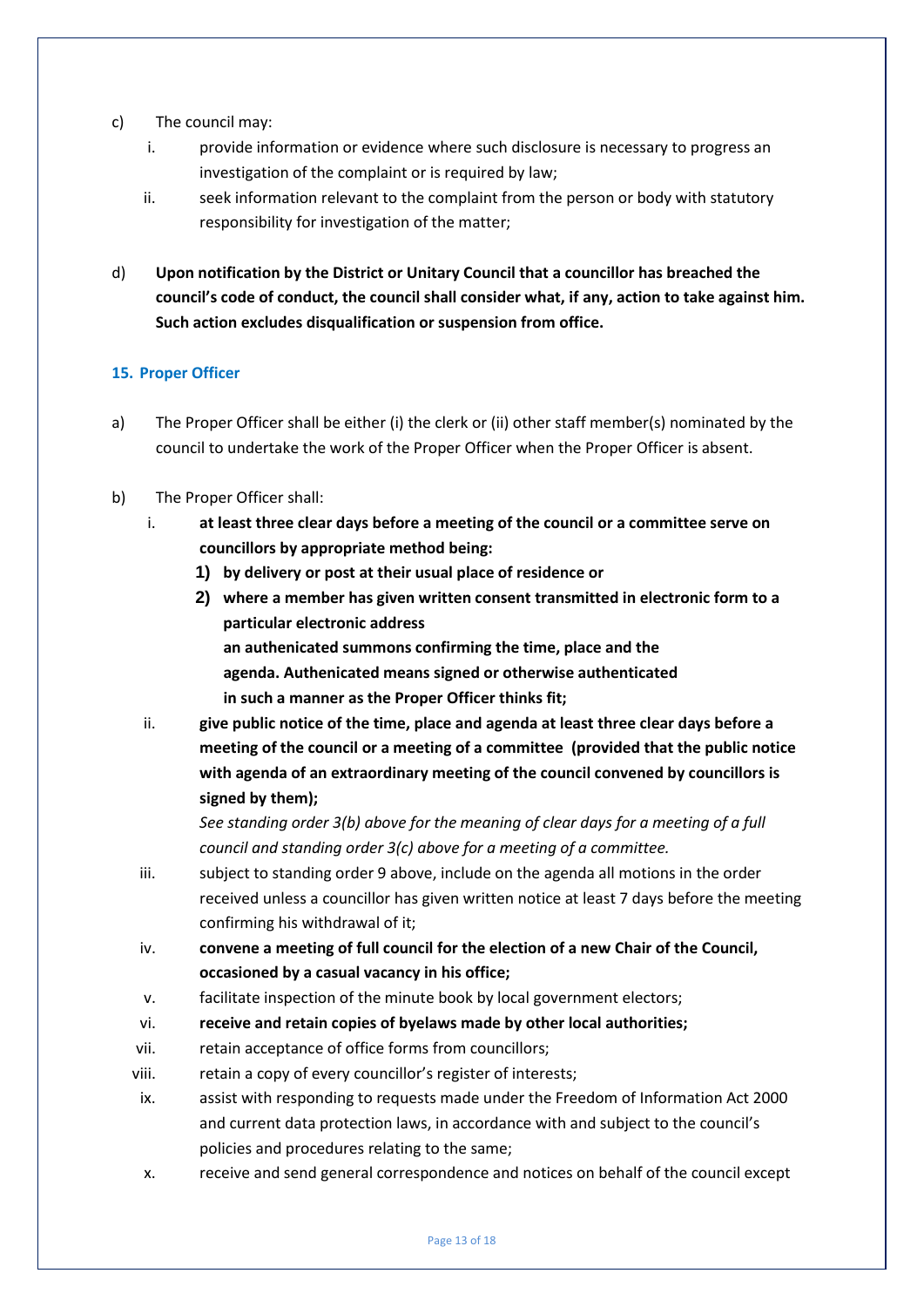where there is a resolution to the contrary;

- xi. manage the organisation, storage of, access to and destruction of information held by the council in paper and electronic form;
- xii. arrange for legal deeds to be executed; *See also standing order 22 below.*
- xiii. arrange or manage the prompt authorisation, approval, and instruction regarding any payments to be made by the council in accordance with the council's financial regulations;
- xiv. record every planning application notified to the council and the council's response to the local planning authority;
- xv. refer all planning application received by the council to the Planning Committee;
- xvi. manage access to information about the council via the publication scheme; and
- xvii. retain custody of the seal of the council (if any) which shall not be used without a resolution to that effect.

*See also standing order 22 below.*

# **16. Responsible Financial Officer**

a) The council shall appoint appropriate staff member(s) to undertake the work of the Responsible Financial Officer when the Responsible Financial Officer is absent.

# **17. Accounts and accounting statements**

- a) "Proper practices" in standing orders refer to the most recent version of Governance and Accountability for Local Councils – a Practitioners' Guide (England).
- b) All payments by the council shall be authorised, approved and paid in accordance with the law, proper practices and the council's financial regulations.
- c) The Responsible Financial Officer shall supply to each councillor as soon as practicable after 30 June, 30 September and 31 December in each year a statement to summarise:
	- i. the council's receipts and payments for each quarter;
	- ii. the council's aggregate receipts and payments for the year to date;
	- iii. the balances held at the end of the quarter being reported and which includes a comparison with the budget for the financial year and highlights any actual or potential overspends.
- d) As soon as possible after the financial year end at 31 March, the Responsible Financial Officer shall provide:
	- i. each councillor with a statement summarising the council's receipts and payments for the last quarter and the year to date for information; and
	- ii. to the full council the accounting statements for the year in the form of Section 1 of the annual return, as required by proper practices, for consideration and approval.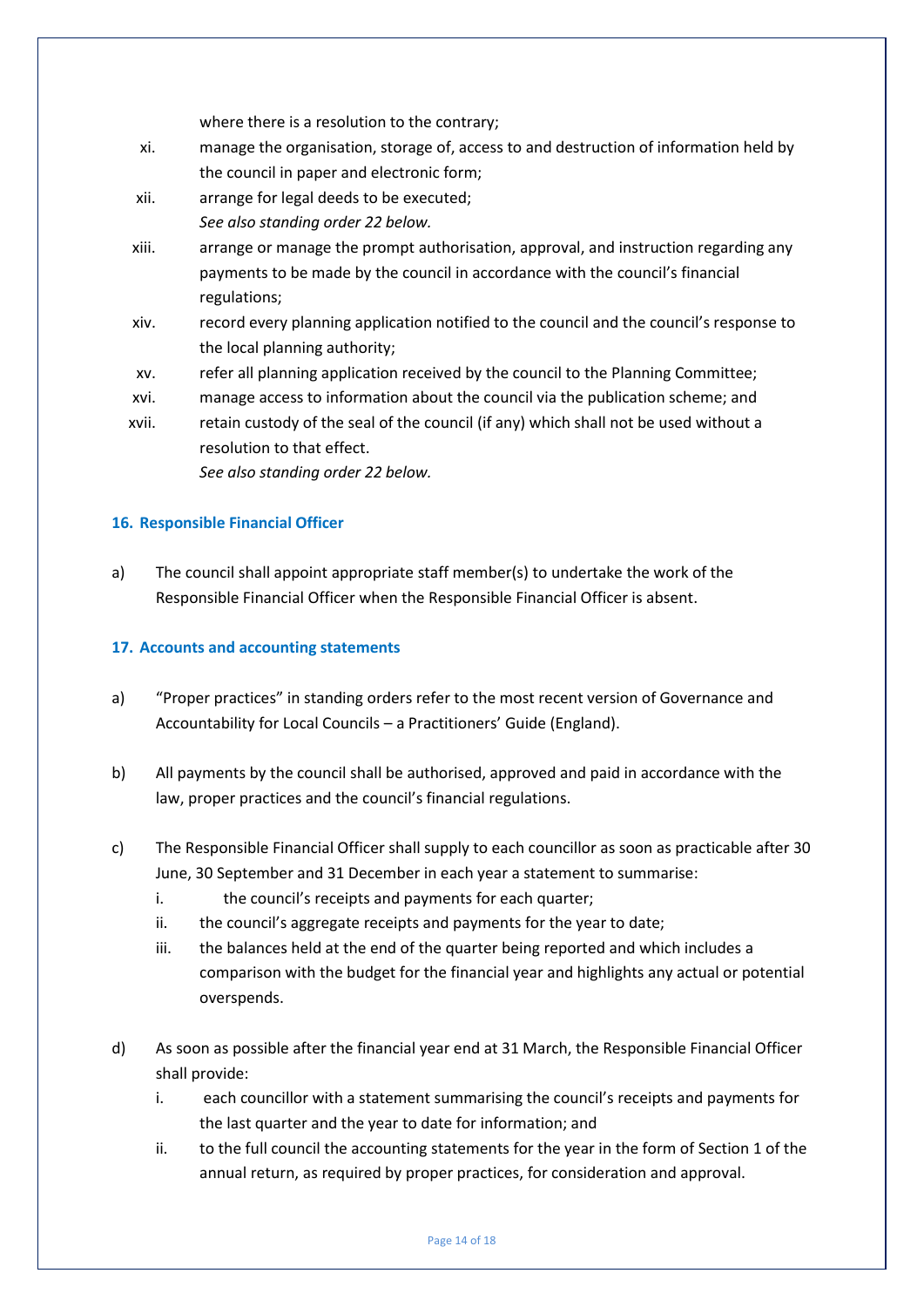e) The year end accounting statements shall be prepared in accordance with proper practices and applying the form of accounts determined by the council (receipts and payments, or income and expenditure) for a year to 31 March. A completed draft annual return shall be presented to each councillor before the end of the following month of May. The annual return of the council, which is subject to external audit, including the annual governance statement, shall be presented to council for consideration and formal approval before 30 June.

# **18. Financial controls and procurement**

- a) The council shall consider and approve financial regulations drawn up by the Responsible Financial Officer, which shall include detailed arrangements in respect of the following:
	- i. the keeping of accounting records and systems of internal controls;
	- ii. the assessment and management of financial risks faced by the council;
	- iii. the work of the independent internal auditor in accordance with proper practices and the receipt of regular reports from the internal auditor, which shall be required at least annually;
	- iv. the inspection and copying by councillors and local electors of the council's accounts and/or orders of payments; and
	- v. procurement policies (subject to standing order 18(c) below) including the setting of values for different procedures where a contract has an estimated value of less than £25,000.
- b) Financial regulations shall be reviewed regularly and at least annually for fitness of purpose.
- c) **Financial regulations shall confirm that a proposed contract for the supply of goods, materials, services and the execution of works with an estimated value in excess of** £25,000 **shall be procured on the basis of a formal tender as summarised in standing order 18(d) below.**
- d) Subject to additional requirements in the financial regulations of the council, the tender process for contracts for the supply of goods, materials, services or the execution of works shall include, as a minimum, the following steps:
	- i. a specification for the goods, materials, services or the execution of works shall be drawn up;
	- ii. an invitation to tender shall be drawn up to confirm (i) the council's specification (ii) the time, date and address for the submission of tenders (iii) the date of the council's written response to the tender and (iv) the prohibition on prospective contractors contacting councillors or staff to encourage or support their tender outside the prescribed process. The Clerk must ensure that Articles 109 to 114 of the Public Contracts Regulations 2015 are complied with;
	- iii. the invitation to tender shall be advertised on the Government Contract Finders website and in any other manner that is appropriate unless Paragraph 110 (5)(b) of the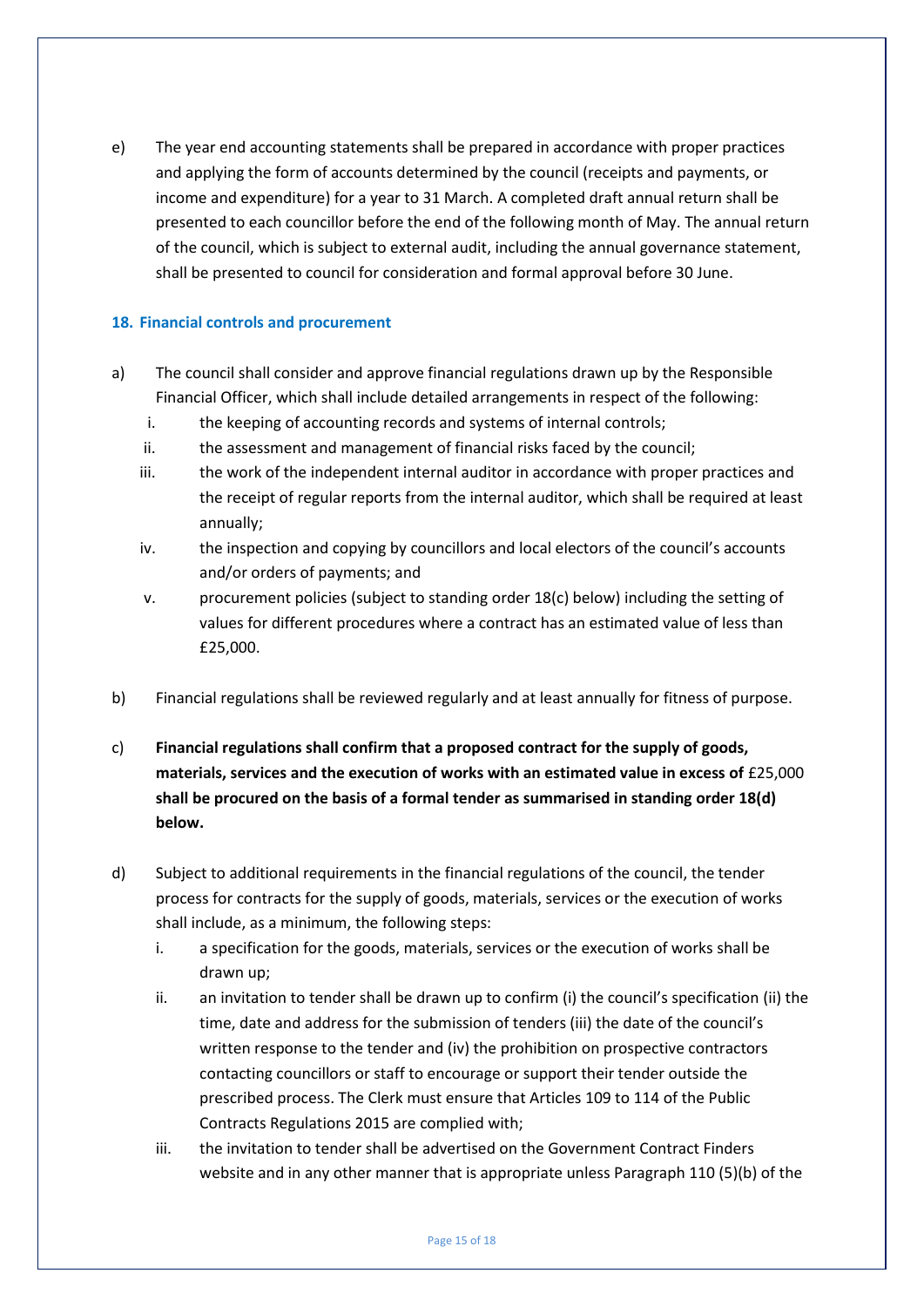Public Contracts Regulations are invoked, in which case the reason for not advertising will be contained in the body of the resolution of the Council;

- iv. tenders are to be submitted in writing addressed to the Proper Officer;
- v. tenders shall be opened by the Proper Officer in the presence of at least one councillor after the deadline for submission of tenders has passed;
- vi. tenders are to be reported to and considered by the appropriate meeting of the council or a committee or sub-committee with delegated responsibility.
- e) Neither the council, nor a committee or a sub-committee with delegated responsibility for considering tenders, is bound to accept the lowest value tender.
- f) **Where the value of a contract is likely to exceed £172,514 (or other threshold specified by the Office of Government Commerce from time to time) the council must consider whether the Public Contracts Regulations 2015/102 and the Utilities Contracts Regulations 2006 (SI No. 6, as amended) apply to the contract and, if either of those Regulations apply, the council must comply with EU procurement rules.**

# **19. Handling staff matters**

- a) A matter personal to a member of staff that is being considered by a meeting of the Finance & General Purposes committee is subject to standing order 11 above.
- b) The chair of the council and the vice-chair shall conduct a review of the performance and annual appraisal of the work of Clerk. The review and appraisal shall be reported in writing and is subject to approval by resolution by the Finance & General Purposes committee.
- c) Subject to the council's policy regarding the handling of grievance matters, the Clerk shall contact the chair of council or in his absence, the vice-chair of council in respect of an informal or formal grievance matter, and this matter shall be reported back and progressed by resolution of the Finance & General Purposes committee.
- d) Subject to the council's policy regarding the handling of grievance matters, if an informal or formal grievance matter raised by Clerk relates to the chair or vice-chair of the council, this shall be communicated to another member of the Finance & General Purposes committee and progressed by resolution of the Finance & General Purposes committee.
- e) Any persons responsible for all or part of the management of staff shall treat the written records of all meetings relating to their performance, capabilities, grievance or disciplinary matters as confidential and secure.
- f) The council shall keep all written records relating to employees secure. All paper records shall be secured and locked and electronic records shall be password protected and encrypted.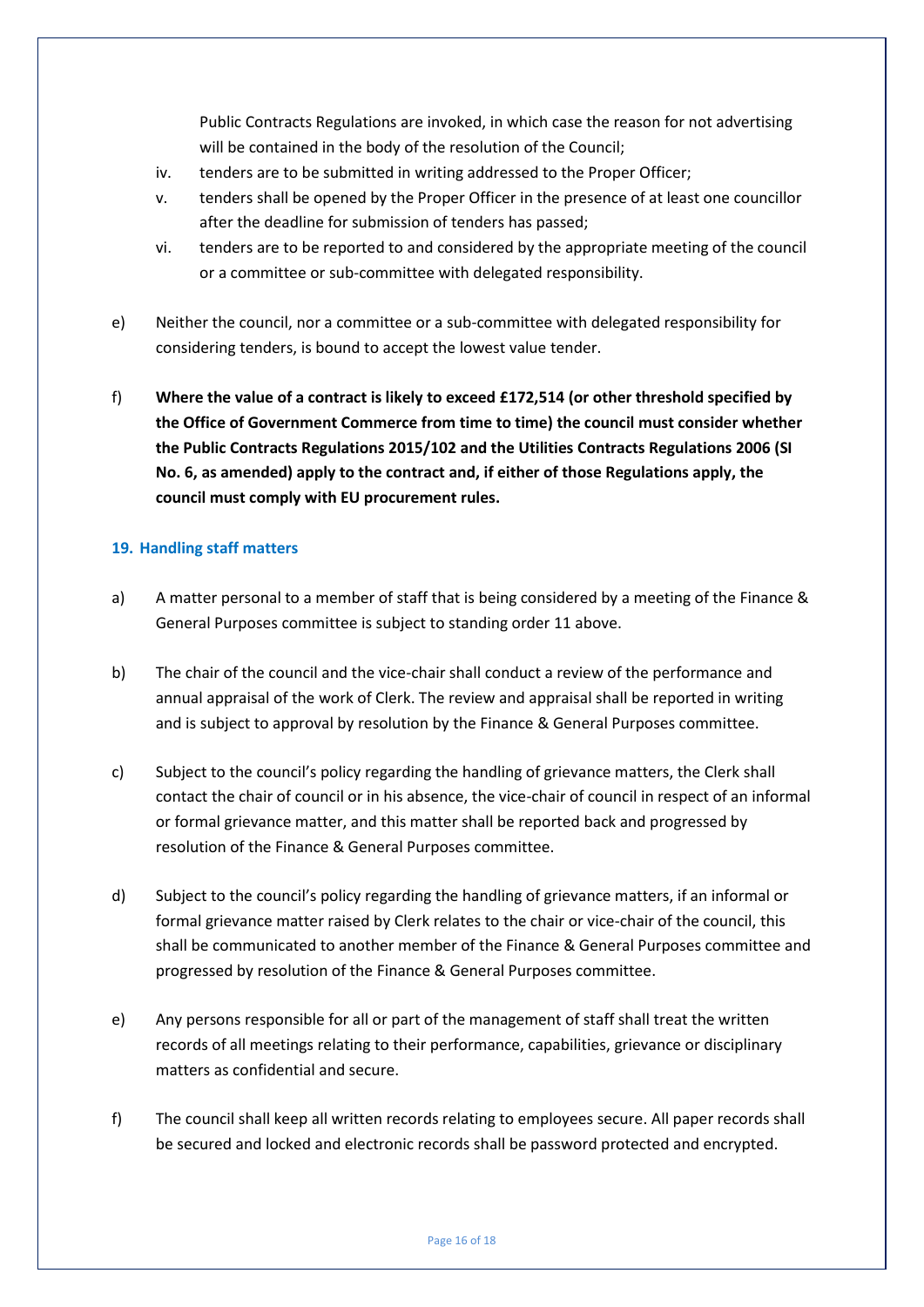- g) Only persons with line management responsibilities shall have access to staff records referred to in standing orders 19(f) and (g) above if so justified.
- h) Access and means of access by keys and/or computer passwords to records of employment referred to in standing orders 19(f) and (g) above shall be provided only to the Clerk and the Chair of the Council.

# **20. Requests for information**

- a) Requests for information held by the council shall be handled in accordance with the council's policy in respect of handling requests under the Freedom of Information Act 2000 and current data protection laws.
- b) Correspondence from, and notices served by, the Information Commissioner shall be referred by the Proper Officer to the chair of the Finance & General Purposes committee. The said committee shall have the power to do anything to facilitate compliance with the Freedom of Information Act 2000.

# **21. Relations with the press/media/outside bodies**

- a) Requests from the press or other media for an oral or written comment or statement from the Council, its councillors or staff shall be handled in accordance with the Council's policy in respect of dealing with the press and/or other media.
- b) Official media contact shall be handled by the chair, or in absence the vice-chair or the Clerk.
- c) When representing the Council, no Councillors shall provide oral or written statements, or written articles to the press or other media or outside bodies without the authority of the Council.

#### **22. Execution and sealing of legal deeds**

*See also standing orders 15(b)(xii) and (xvii) above.*

- a) A legal deed shall not be executed on behalf of the council unless authorised by a resolution.
- b) **Subject to standing order 22(a) above, any two councillors may sign, on behalf of the council, any deed required by law and the Proper Officer shall witness their signatures**

#### **23. Communicating with District and County or Unitary councillors**

a) An invitation to attend a meeting of the council shall be sent, together with the agenda, to the ward councillor(s) of Swindon Borough Council.